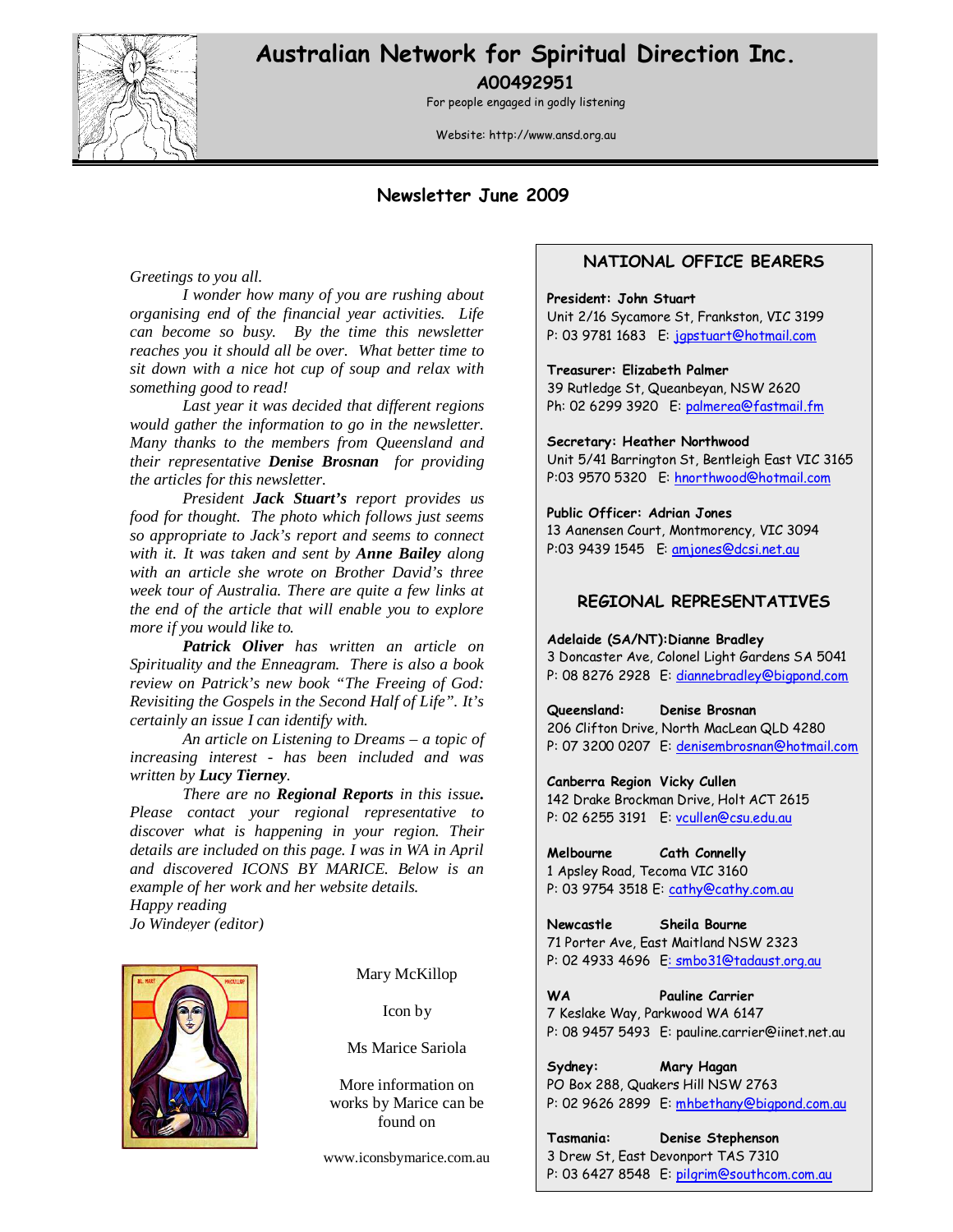### *"No Dreaming, No Story, No Belonging"*

These words spoken by the young Aboriginal boy, Nullah, in Baz Luhmann's film "Australia" encapsulate one of the central themes of the film. The film itself is a compassionate reflection on Australia and how Black and White Australia does not have to be in conflict, but can teach each other how to live in harmony.

It is significant that the release of "Australia" came just months after Kevin Rudd led the country in a new chapter of our national story with the Apology to Indigenous Australia for the Stolen Generations.

Something significant happened to many Australians on that day of Apology. A distinct shift occurred in our psyche when compassion replaced stubbornness. A new part of the Dreaming of our Country evolved and for many, as this new chapter was written, a new sense of belonging emerged. While symbolic, and to the whingers shallow, despite this it was an important event in the maturing of this country. Obviously it is not the last word and is part of the on-going process of "growing-up". Symbolic and practical reconciliation can now develop hand in hand.

So much change and upheaval occurred during 2008 and continues on to now - the Apology, World Youth Day, the ongoing drought, the global financial meltdown, the ever present fear of bushfire that was sadly realized so destructively in Victoria on Black Saturday, the life giving yet destructive floods in Queensland and NSW. All of these events, plus many more individually and collectively provide the back drop for our ministry of spiritual direction. The excitement and joy of the Apology, the devastating effects on people's lives of the financial crisis, the ever present threat to the planet of climate change are all part of the story that is told and explored in spiritual direction.

As we know spiritual direction is about the compassionate acknowledgement of our Dreaming, of telling our story so as to understand and so to enter our Belonging. In Acts 2:42 "They devoted themselves to the apostles' teaching and to the fellowship, to the breaking of bread and to prayer". The dreaming, and the telling of the story of that first community was told and lived in such a way that belonging was a natural outcome.

Change has also been part of the ANSD story in 2008. After years of dedicated service to ANSD, Glenys Wimmer and Caroline Pearce retired. Glenys originally was Secretary/Treasurer and Caroline came in to take over the role as Secretary. Their contribution to ANSD cannot be over stated. Deep and sincere thanks to Glenys and Caroline for their role in helping to tell the ANSD story. Liz Palmer and Heather Northwood were welcomed as Treasurer and Secretary respectively.

Glenys and Caroline's work also bore fruit in the finalizing of our Public Liability Insurance Policy and the appointment of Jeff Lawrence as our Insurance Officer. Special thanks to Jeff for his work in helping us address this important issue.

While we are not a large organization, we are far flung. The work of ANSD in serving the ministry of spiritual direction is carried out mainly through our regional groups and through our annual conference.

In July last year our Conference in Brisbane triumphed despite many hiccups. Kate Luxford-Morgan and the team are to be congratulated for gathering the various elements of venue, worship and speakers into an integrated whole. Initially they were hampered by the withdrawal, due to ill health, of the initial keynote speaker. John Stewart and Christina Fox ably stepped into the breach. Their call to enter the "Desert" with the help of Harry Potter, the Desert Fathers and Mothers and the gospel stories of Mark enabled a reflective and contemplative process to unfold. This process was enhanced by the beautiful liturgies prepared by the Brisbane group. Again our thanks go to Kate and the team for encapsulating all the elements of Input, Liturgy and Venue.

The Brisbane Conference was also a good lesson in how regional groups can obtain new life. As a result of the Conference, the Brisbane group of ANSD has found new life, energy and members. Sydney has also regrouped during 2008.

It is in our regional groups that we see the quiet work of ANSD continuing. Indeed, in one way the work of ANSD is a quiet work as we attempt to nurture, sustain and foster the ministry of spiritual direction.

Where to from here? One important area that we can support individually and as an organization is the development of supervision. Last year in Melbourne, at Campion, a week of learning for supervisors occurred. Mary Ann Scofield and Sandra Lomasson from Burlingame Centre in California led the week. While it was not an ANSD project many ANSD members were present and benefited greatly. Supervision is an integral part of our ministry and needs our ongoing support.

Another issue that needs our creative attention is how to imagine spiritual direction into the future. By and large the ministry of spiritual direction still draws its members from Church life. Increasingly, with an ageing population, and a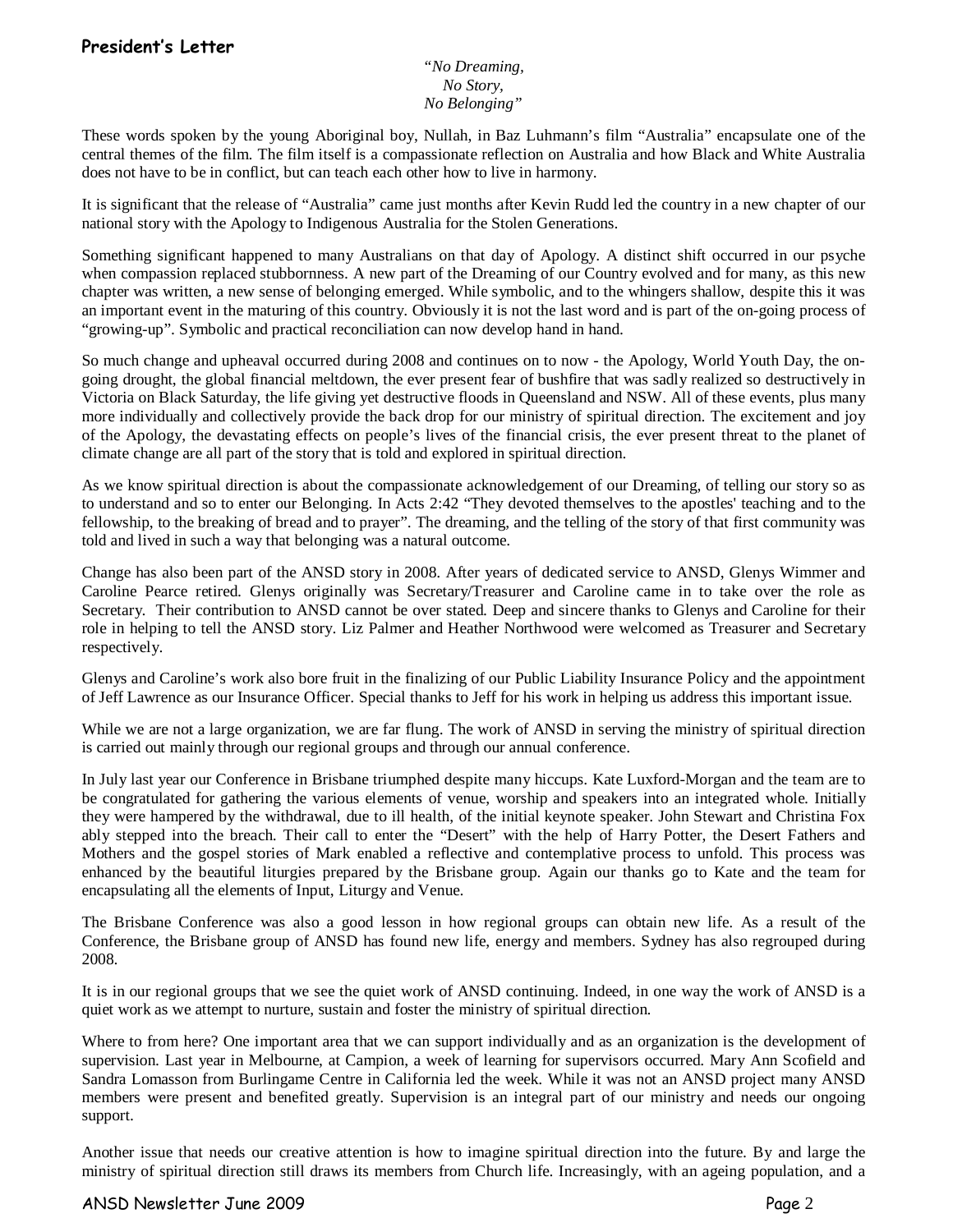declining Church membership what will the ministry of spiritual direction look like? Yes it is a prophetic ministry, often at odds with Institutional Church life or not supported by it, yet up till now the majority of directors and directees come from our Churches. Will this be the case ten years from now? We believe we have something to offer the Church and the broader community. That does not necessarily translate into acceptance by the Church and the broader community.

Many of us are seeing a sprinkling of younger people seeking Spiritual Direction but not a lot and so many are disaffected, alienated or just not interested. Yet their lack of affiliation with the Church does not mean they are not on a spiritual path. How do we creatively imagine Spiritual Direction into the future with this in mind?

Many people are seeking to explore the spiritual path and the spiritual dimensions of their lives through processes like Life Coaching. And as we know, as Spiritual Directors, we are not the only ones walking with others on their spiritual path. Marketing sounds like a crass word to many of us, but somehow we may need to take on the positive energy of the "marketers" to let the world know what we have to offer. How we do this is our on-going challenge. I related the story of my next-door neighbour last year. On answering her question as to what I did she replied "I've been a Church goer all my life and I have never heard of this?" If my Church going neighbour in her seventies hasn't heard of Spiritual Direction how will the next generation who are not aligned know about this ministry and will they want to know anyway?

Spiritual Direction as we have experienced it is a powerful way of journeying into the Mystery of God and Self. In the telling of our story we are graced to be able to stand in the larger Dreaming of our Christian Tradition. But that does not mean that we can rely on older ways and old language anymore in communicating our Story. As we are noticing, the Great Story told badly is a factor in the decline in Church membership. We have a duty of care, a responsibility to tell our story the same challenging way as Teresa, John of the Cross, Meister Eckhart etc. in their times, that is in a language and in practices that are relevant to the  $21<sup>st</sup>$  century.

As we head towards 2010 and our Twenty First year what will we need to do to ensure that the story told in Acts 2.42 is as astounding and inspiring as then?

*"No Dreaming,* 

 *No Story,* 

#### *No Belonging."*

At the end of the film this was not the message portrayed. It was just the opposite – the Dreaming is alive in the Storytelling and a sense of Belonging is not only possible, it is NOW. How blessed we have been in ANSD to know the depth of this message and to paraphrase Thomas Merton "We may not know where we are going, or if we are doing God's will, but at least the desire to do so is an essential part of the Dreaming and we may just be on a life - giving path!"

**John Stuart (President)** 



#### ULURU MOONRISE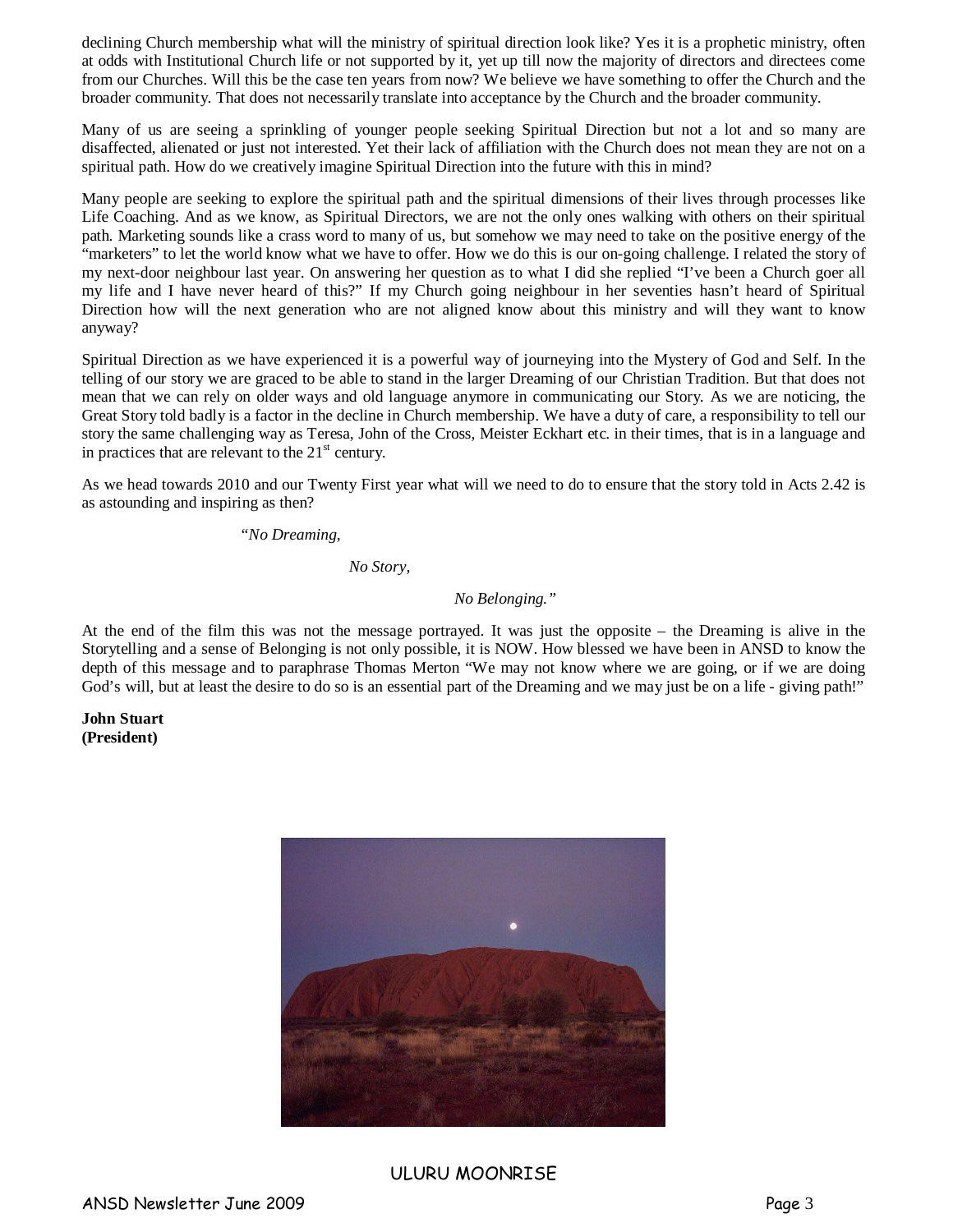# Br David Steindl-Rast's Tour of Australia

Last year, while I was living and working in California and studying for a Diploma in the Art of Spiritual Direction through San Francisco Theological Seminary, I became reacquainted with Benedictine hermit, Br David Steindl-Rast. I had first encountered Br David in Australia in the early to mid 1980's when he visited here at the invitation of the Sisters of St Joseph and later at the invitation of what was then known as the Major Superiors of Religious Congregations.

Br David, now in his 80's, told me that he wanted to make a final world tour in 2009 and again visit Australia as part of that trip. So began my organizational role for a tour of Australia in May and June of this year. At that time, I only had an inkling of the blessings that would come from such a venture.

The trip to Australia was only possible for Br David because of the help he receives from Anthony Chavez, his personal assistant and travel companion. Anthony is the grandson of Cesar Chavez, social justice advocate and founder of the United Farmworkers' organization in the US. Br David and Anthony met at a peace conference where his grandfather was being honoured, along with Gandhi and Martin Luther King Jr.

Br David and Anthony were in Australia for three weeks. In that time, Br David did eleven presentations and Anthony three, in eight different cities. It was my great privilege to accompany them to Newcastle, Sydney and Alice Springs but also to take them sight-seeing in the Blue Mountains and go on pilgrimage with them to Uluru, each of us seeing Uluru and Kata Tjuta for the very first time. I am grateful to other hosts who accompanied Br David and Anthony in Queensland and to the Great Barrier Reef and Kangaroo Island off South Australia, as well as those who hosted them for a brief visit to Perth.

Over 1000 people attended Br David's presentations on topics including Gratefulness, Prayer, Can We Still Believe in God, Christian Faith for a New Millennium, Spiritual Practices for Everyday Living and a Spirituality of Grateful Living.

Even though I heard Br David speak on the same topic in several locations, each time he delivered his presentations, his message was fresh and new, as if I was hearing it for the first time. And Br David's message is universal. He uses his skills, training and understanding of psychology, Buddhism and other faith traditions to encourage people to consider the elements that unite us rather than those that divide us as human beings who share the universe with the whole of creation.

Br David quoted several poets and authors, including Mary Oliver, E Cummings, Christopher Fry, Kenneth Rexroth, Eugene O'Neill, C.S. Lewis, Meister Eckhart, St Augustine, Thomas Merton, Karl Rahner, Abraham Maslow, Dag Hammarskjold, Michael Morwood, and Eckhart Tolle.

Indeed, Br David himself possesses the heart of a poet. He is a bridge builder and his message touches the contemplative heart of those to whom he speaks, as Sr Ruth Long said in introducing Brother David to those in the crowded room where he spoke in Newcastle.

Many parts of Br David's message are applicable to those involved in the art or ministry of spiritual direction. Here is a sample:

*"Happiness is not what makes us grateful. It is gratefulness that makes us happy. Gratefulness is the key to happiness. Unless you are grateful for the gift, it won't make you happy."* 

Here he is talking about happiness as deep joy, which doesn't depend on what happens. The key to joy is in our own hands.

The opposite of gratefulness is taking something for granted.

Gratefulness (which Br David describes as being the same as mindfulness and prayerfulness) is like any other spiritual practice – it must be practiced!

Practice giving thanks for first things, for beginnings. When you wake in the morning, before you even open your eyes, give thanks for the gift of sight. (Br David makes a practice of praying at this moment for those who have no sight or who have impaired sight.) Give thanks for your first cup of tea or coffee – let all your senses come alive or wake up. Continue to mark out the little beginnings of each day – as you open your bedroom door and move into the rest of your house or as you open your front door and walk outside or as you put the key in your car ignition to begin your commute to work.

But also mark the endings of your day – when you arrive home and close your front door behind you or when you shut down your computer. (Too many people do not shut down their computer or log off from work – it tends to go on and on with no end or renewed beginning!)

Start with things that are easy. You don't start playing the piano with a piece by Chopin; you begin with scales and chords!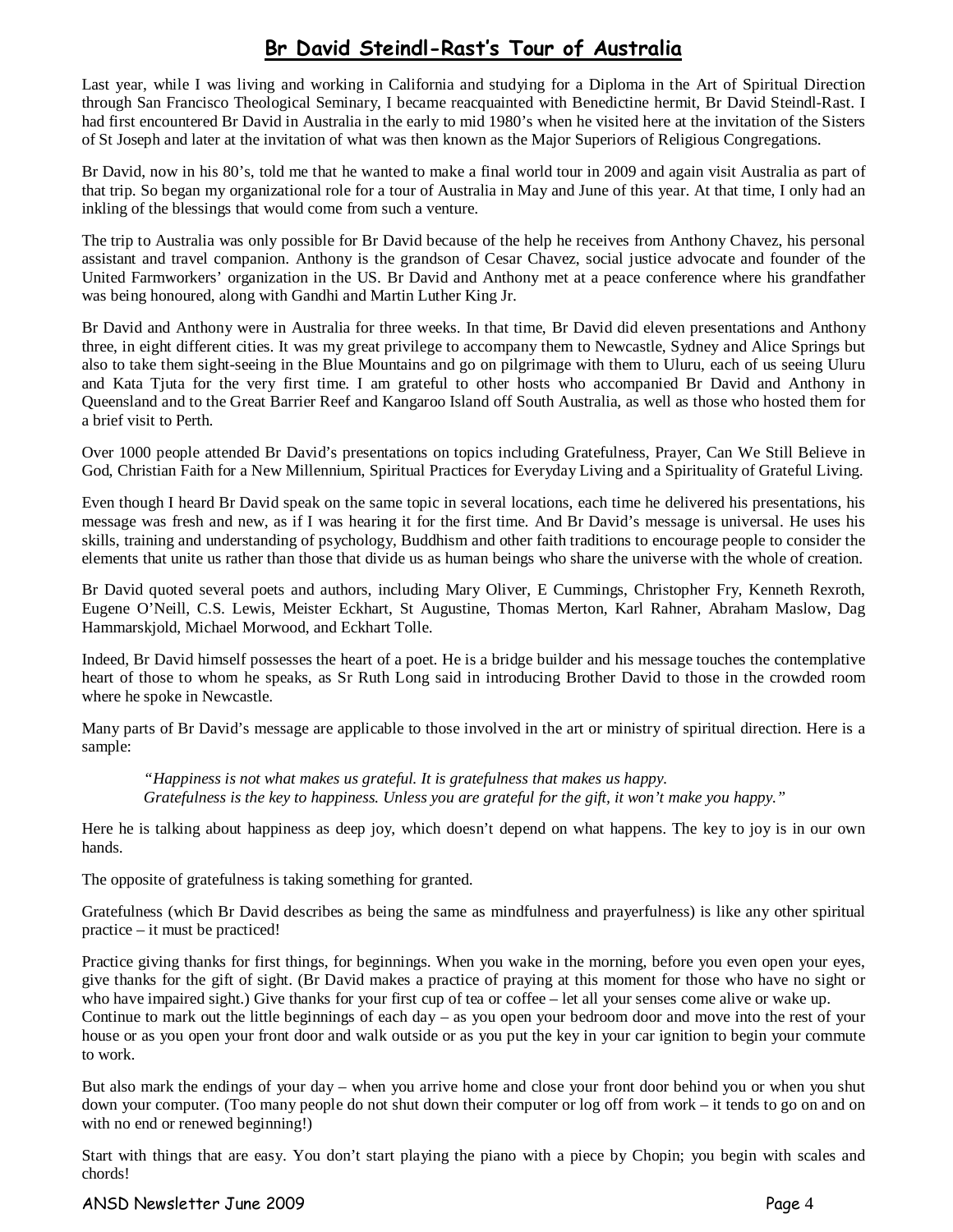*"Gratefulness can change your life and therefore can change society."* 

For further information on practicing an attitude of gratefulness, go to the website: www.gratefulness.org

Two books written by Br David in the mid 1980's have now become classics. They are "Gratefulness, the Heart of Prayer – An Approach to Life in Fullness" and "A Listening Heart – the Art of Contemplative Living". Two more recent publications are: "Common Sense Spirituality – The Essential Wisdom of David Steindl-Rast" and "Words of Common Sense for Mind, Body, and Soul".

For more details on Br David's books, writings and interviews see: http://www.gratefulness.org/brotherdavid/index.htm

Visit the Eremos Institute's website www.eremos.org.au to see a full list of places in Australia visited by Br David and to order recordings of his presentations or see photos taken at his events. There is also a link there to his radio interview with John Cleary which was broadcast on June 21 on the Sunday Nights radio program on the ABC.

**Anne Bailey**  anneb2114@bigpond.com



KATA TJUTA LOOKOUT PATHWAY

# Spirituality and the Enneagram

Deepening "spirituality" invitations constantly present themselves even when we are not aware of inner journeying as a call of life. These "spirituality" invitations are, as well, the content of deliberately engaging in the unique evolution of personal inner journeying. Each one of these invitations flags the beginning of an epic journeying cycle - the stuff of fairy tales at the coal-face of our living into growth.

The epic journeying cycle has six stages: -

- 1. Inner questioning or inner and/or outer dissatisfaction/discomfort raises the possibility (sometimes imperative!) of a new inner and/or outer direction/pathway.
- 2. A decision is made to set out on this direction/pathway.
- 3. Struggles and difficulties are strewn along the new direction/pathway.
- 4. Help (sometimes from unexpected sources) comes our way.
- 5. Something is left behind.
- 6. Something new comes to birth.

Six Enneagram Wisdom Frameworks express the universality of patterns operative in nine groupings of general characteristics of human behaviour, feelings, and motivations. While the element of universality is absolutely true, the element of personal uniqueness is also absolutely true, e.g. facial features, fingerprints, DNA structure. Enneagram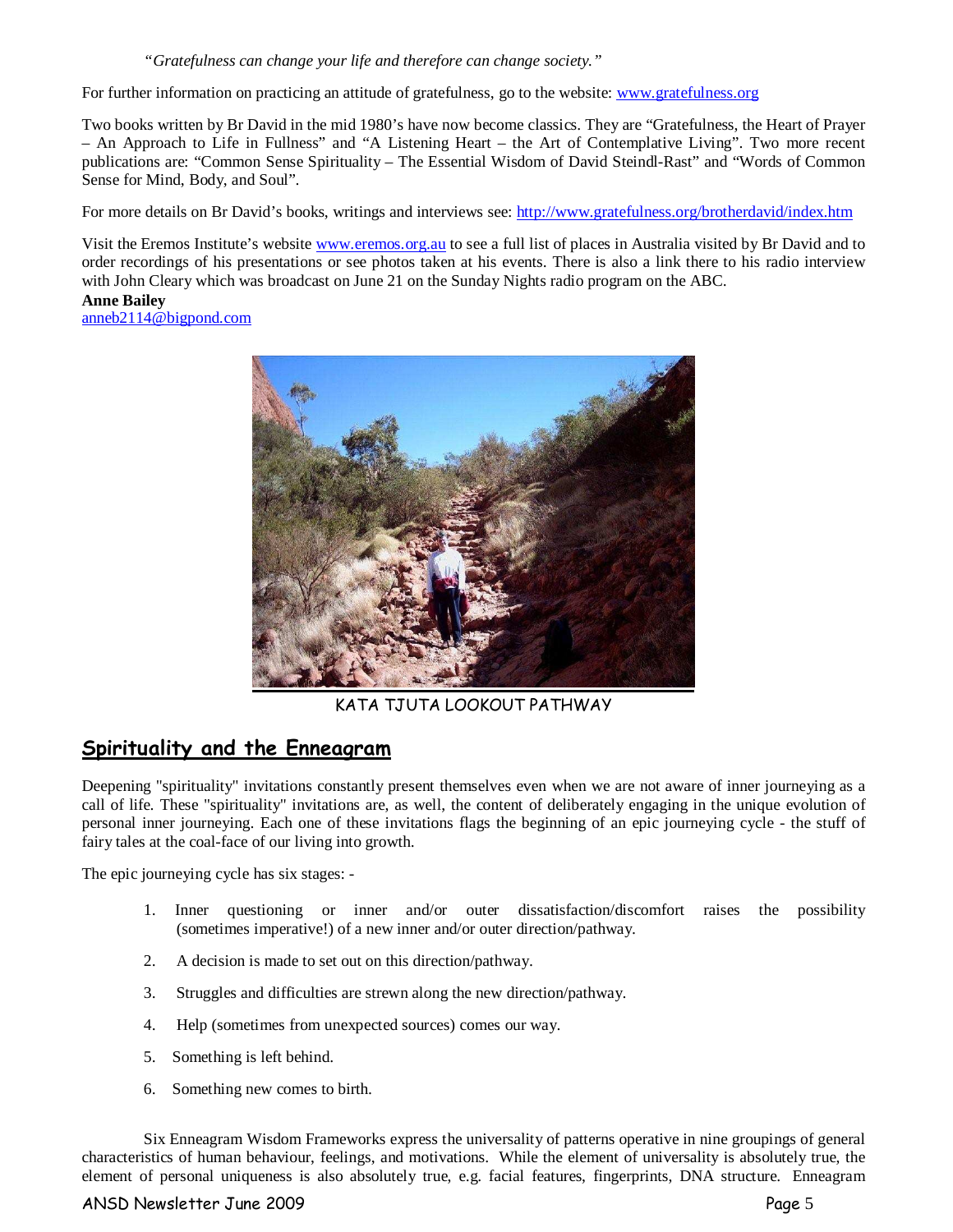Wisdom Frameworks name the "facial features, fingerprints, DNA structures" in general of human behaviour, feeling, and motivational patterns. The individuality emerges through the unique responses and choices of the person within these patterns.

The Enneagram Wisdom Frameworks that give clues to an "epic journeying cycle" in process and/or completed are:

|                                      | Epic Journeying Cycle equivalent |
|--------------------------------------|----------------------------------|
| 1. "paired strategies"               | Stage 1                          |
| 2. "coping strategy"                 | Stage 2                          |
| 3. "arrows"                          | Stage 3                          |
| 4. "affirmations – including 'wings' | Stage 4                          |
| $5.$ "3 centres"                     | Stages 5 and 6.                  |

Life doesn't begin with knowing Enneagram Wisdom Frameworks. Enneagram Wisdom Frameworks provide enlightenment about patterns already present and lived out. As well, there are many clues in Enneagram Wisdom Frameworks that help us know the flavour and direction of my personally unique invitations to grow (deepen spirituality).

In my opinion, the ultimate outcome of deepening spirituality is experiencing "an abundant life" (John 10-10) and to be able to live into the gift of inner and outer freedom. On these matters, Richard Rohr and Andreas Ebert associate these two outcomes with the Enneagram:

*"...It (the Enneagram) is an experiential method in which, through a kind of "inner listening", I find out what "voices" are at work within me. The "discernment of Spirits" is that instinctive spiritual certainty that helps me to realize which of these voices will free me for an "abundant life" (John 10- 10) or which will lead me to jail and to death."* 

 Discovering the Enneagram: An Ancient Tool for a New Spiritual Journey. pp.212-213. and

*"The Enneagram is offering you the gift of freedom."*

Enneagram II: Advancing Spiritual Discernment, p.170.

For those who are unable to do the Enneagram, don't want to do the Enneagram, or have done the Enneagram in a nonexperiential way, I offer the following five non-Enneagram Wisdom Framework questions. Releasing these questions in our psyche, being present to them in a contemplative way repeatedly will also help name the patterns outlined in Enneagram Wisdom Frameworks.

1. What is my drive? Survival strategy? Coping strategy?

2. What behaviour patterns balance my stress? Increase my stress?

3. What features of my "almost bottom lines" or "sometimes" behaviours emerged/are emerging?

4. What signs are there that let me know that I am safely "on the journey"?

5. What is coming to birth in me as a result of these "movements"/ facing stress?

#### **Patrick Oliver**.

**(Spiritual Director and a Sessional Lecturer at Australian Catholic University)** 

# Listening to Dreams

The number of times we have heard in churches about the helpfulness of dreams and listening to dreams probably could not be described as copious. Yet the last few decades have witnessed a small but steady increase in the number of people taking the role of the dream seriously in their spiritual walk.

The Early Church is rich in the appreciation of dreams. St Basil the Great, for instance, in the 2nd century wrote that

*"the enigmas in dreams have a close affinity to those things which are signified in an allegoric hidden sense in the Scriptures".* 

Tertullian in the 3rd century commented that

*"Almost the greater part of mankind gets their knowledge of God from dreams."*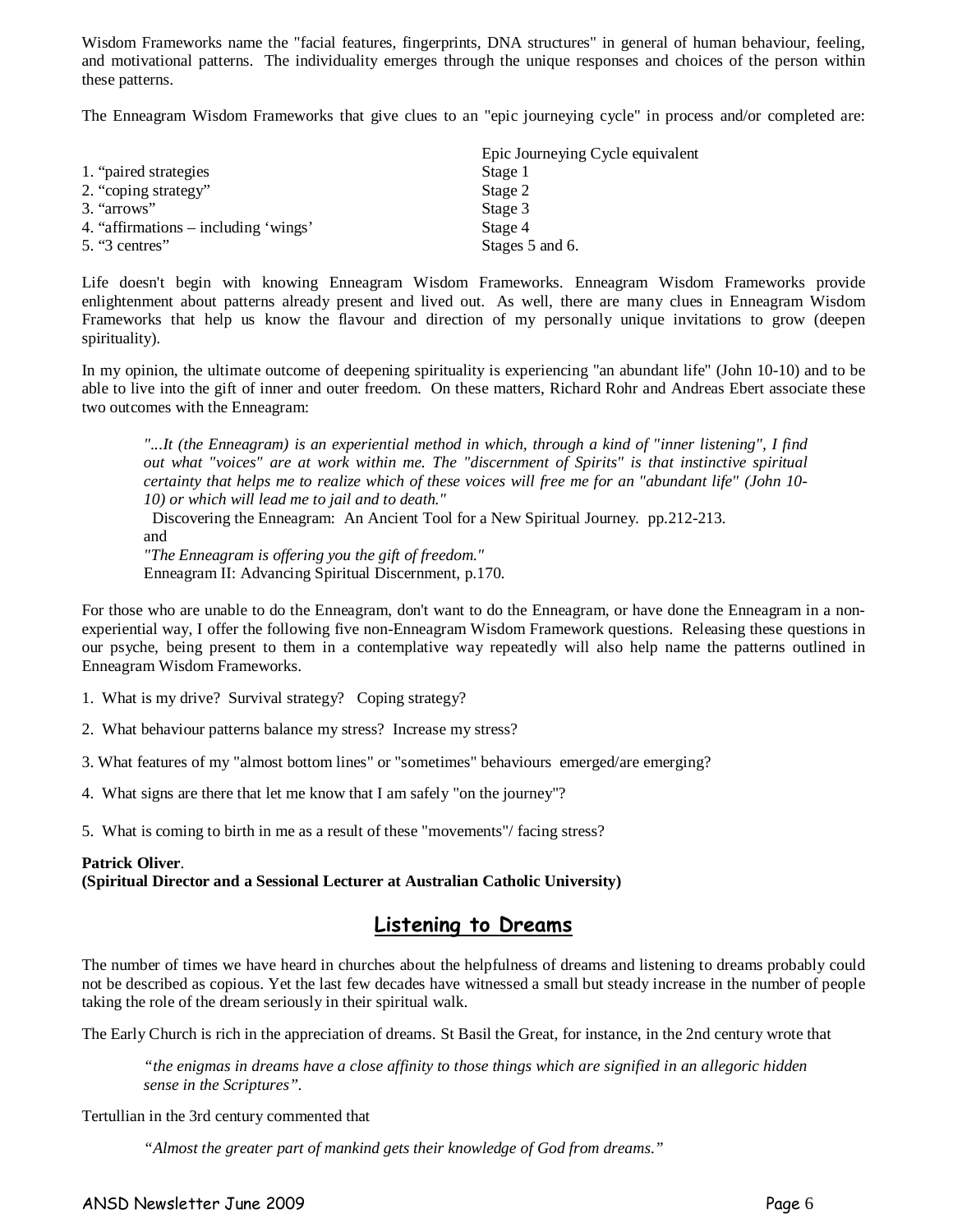Both Origen and Gregory of Nyssa are on record as having a lively appreciation for the role of the dream in experiencing and reflecting upon the workings of God in the lives of human beings.

My favourite quote is that from the 5th century bishop Synesius of Cyrene: "Dreams, more than any other thing, entice us towards hope. And when our heart spontaneously presents hope to us, as happens in our sleeping state, then we have in the promise of our dreams a pledge from the divinity."

The story of why the dream fell into disrepute in the Church is a story on its own. Yet in my work of spiritual direction and companioning, I have found the dream to be a consistent help for the process of listening to the soul.

The dream does not worry whether a person has the "right" vocabulary about God or churchy things; yet it constantly tries to take a person into a more conscious awareness of how he or she is perceiving life – and therefore God, named or not named.

It has been a privilege for me to have listened to many many dreams through the years, and I am always amazed at the creativity and ingenuity that they bring forth. We seem often to be far more creative when we are asleep then when awake!

Dreams seem to come from that realm of imagination that is beyond our conscious control – which is why St Augustine thanked God that he (Augustine) could not meddle in his dreams – because at least when he was asleep he could get out of the way and let God be God for him.

Dreams can also be like a lighthouse, beaconing and beckoning us through those times when perhaps everything else has seemed to turn to night. We may think we have simply "crazy" or "stupid" dreams – yet experience has taught me that it is often the most stupid or crazy scenarios in dreams that can give us clues as to the ways through when we get stuck in our one-sided perceptions.

In fact, this is what the purpose of dreams seems to be: to move us from our prejudice of favouring a constricted view of reality (and therefore of God, since God is a God of reality), into a stereoscopic appreciation of the multi-faceted nature of reality and ourselves.

Whenever dreams become a source of inwardness for inwardness' sake, then there lies a misuse of dreams. They always try to free us to love – especially the unlovable which we first recognise within ourselves, and because of this, we see it in those "out there".

There is no dividing wall between "inner work" and "outer work"; the bridge is grace. Rather than dreams leading us away from the presence of God, it has been my experience through the years that has helped me realise how dreams mirror the great Gospel themes of reconciliation, grace, healing and love.

They illustrate perfectly what is a constant theme of Richard Rohr: "Everything belongs". They draw us into the arena where we recognise and experience that there actually is a life within us that we do not make happen, and that this life (the Spirit of God) calls us into the dance wherein we are invited to forget ourselves and become one with the dance.

 Dreams are a "little door" into the recesses of the soul. Like Jesus in the desert, we meet in our dreams both angels and wild beasts, yet it is for the sake of our maturing in honesty before God. They lead us into death and out again. Like the biblical theme of the least being the vital element, the disregarded and ignored dream is, as the rabbis liked to put it,

*"like a letter that is unopened from God".* 

**Lucy Tierney.** 

## BOOK REVIEW

There are some things you can know only by staying on the journey for a few decades …

When we're "staying awake", we find that life has a habit of trying to teach us about what it means to really love, to fail, to hope and to pray. It teaches us about being human … which is about belonging to God.

Sadly, countless people through the years have been bruised and bludgeoned through the misuse and abuse of the scriptures. Rather than being set free to enjoy and relish the fullness of life, their passion and humanity have been hobbled through needless shame and guilt. The liberating message of the Gospel so often has been